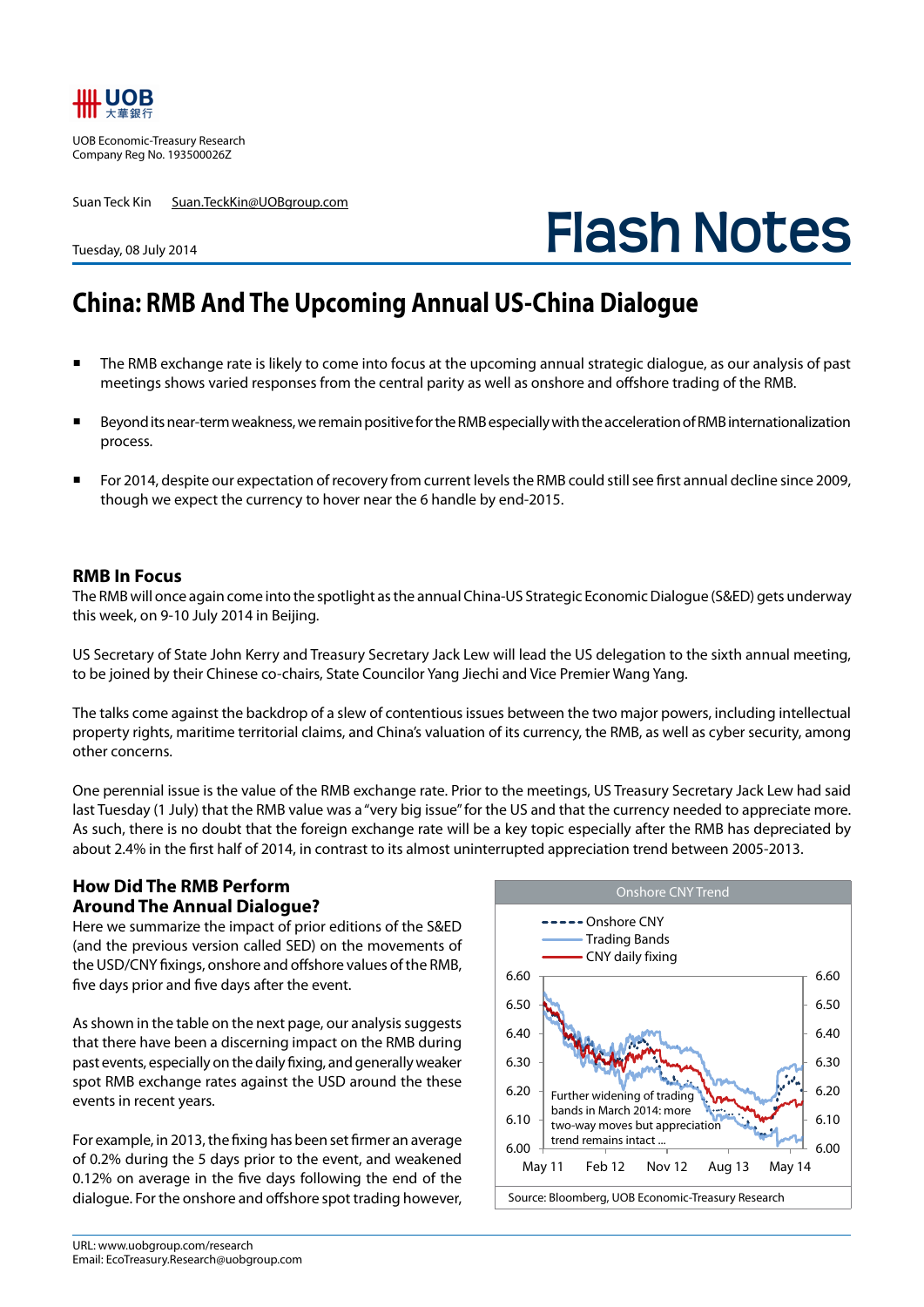| The Evolution of USD/RMB with US-China Strategic and Economic Dialogue* Meetings                                                 |                          |                         |                          |                         |                          |                         |  |  |  |  |
|----------------------------------------------------------------------------------------------------------------------------------|--------------------------|-------------------------|--------------------------|-------------------------|--------------------------|-------------------------|--|--|--|--|
|                                                                                                                                  | Fixings                  |                         | Onshore spot (CNY)       |                         | Offshore spot (CNH)      |                         |  |  |  |  |
| % of RMB gain (+) or loss (-) vs. USD**                                                                                          | % Change<br>before event | % Change<br>after event | % Change<br>before event | % Change<br>after event | % Change<br>before event | % Change<br>after event |  |  |  |  |
| First meeting: 14-15 Dec 2006<br>(Beijing)                                                                                       | 0.14                     | $-0.05$                 | 0.12                     | 0.12                    | $\overline{\phantom{a}}$ |                         |  |  |  |  |
| Second meeting: 22-23 May 2007<br>(Washington, DC)                                                                               | 0.33                     | 0.03                    | 0.26                     | $-0.01$                 | $\overline{\phantom{a}}$ |                         |  |  |  |  |
| Third meeting: 12-13 Dec 2007<br>(Beijing)                                                                                       | 0.49                     | $-0.17$                 | 0.30                     | $-0.06$                 | $\overline{\phantom{a}}$ | $\overline{a}$          |  |  |  |  |
| Fourth meeting: 17-18 Jun 2008<br>(Annapolis, MD)                                                                                | 0.25                     | 0.12                    | 0.26                     | 0.13                    | $\overline{\phantom{a}}$ |                         |  |  |  |  |
| Fifth meeting: 4-5 Dec 2008<br>(Beijing)                                                                                         | $-0.10$                  | 0.01                    | $-0.06$                  | 0.01                    |                          |                         |  |  |  |  |
| First S&ED: 27-28 Jul 2009<br>(Washington, DC)                                                                                   | $-0.00$                  | $-0.01$                 | $-0.00$                  | $-0.01$                 | $\overline{\phantom{a}}$ |                         |  |  |  |  |
| Second S&ED: 24-25 May 2010<br>(Beijing)                                                                                         | $-0.00$                  | $-0.00$                 | $-0.01$                  | 0.02                    | $\overline{\phantom{a}}$ |                         |  |  |  |  |
| Third S&ED: 9-10 May 2011<br>(Washington, DC)                                                                                    | 0.03                     | $-0.13$                 | $-0.01$                  | $-0.14$                 | $-0.17$                  | $-0.18$                 |  |  |  |  |
| Fourth S&ED: 3-4 May 2012<br>(Beijing)                                                                                           | 0.23                     | $-0.26$                 | $-0.16$                  | $-0.26$                 | $-0.03$                  | $-0.09$                 |  |  |  |  |
| Fifth S&ED: 10-11 July 2013<br>(Washington, DC)                                                                                  | 0.20                     | $-0.12$                 | $-0.06$                  | $-0.08$                 | $-0.03$                  | $-0.05$                 |  |  |  |  |
| *Note: The Dialogue was originally created on 20 Sep 2006 by then US Pres George W. Bush and China's President Hu Jintao, called |                          |                         |                          |                         |                          |                         |  |  |  |  |

\*Note: The Dialogue was originally created on 20 Sep 2006 by then US Pres George W. Bush and China's President Hu Jintao, called "Strategic Economic Dialogue" to be held semiannually. Subsequently, it was changed to "Strategic and Economic Dialogue" on 1 Apr 2009 by US Pres Barack Obama and China's President Hu Jintao, to be held annually.

\*\* Average value of RMB 5 days prior to the first day of the Dialogue, and avearge value of RMB 5 days after the conclusion of the event. Source: Bloomberg; US Dept of Treasury; UOB Economic-Treasury Research Estimate

the impact has been a visible weakening of the RMB before and after the event, notably since 2011.

During earlier years of the dialogue, the fixing and the onshore RMB had generally strengthened against the USD just before the annual dialogue. The effect seemed to have diluted in recent years, possibly due to China's point of view that the RMB exchange rate has largely reached "fair value".

Nevertheless, given the last two S&ED (2012 and 2013) and earlier meetings, it is possible that a similar pattern of firming and then weakening of the RMB fixing could emerge around the next meeting on 9-10 July.

### **What Did The 2013 S&ED Say On Exchange Rate?**

As a recap, in the 2013 edition of the S&ED, RMB exchange rate played a prominent role in the discussions, and with a 146-word paragraph (titled simply as "Exchange Rate Liberalization") in the post-meeting Fact Sheet released by the US Treasury Department, the second largest after the 147-word paragraph on the discussions about development of a Bilateral Investment Treaty (BIT) which was the first item in the document. The third largest section in the Fact Sheet was on the expanding opportunities for US financial service providers in China, with 136 words, in a 1540-word document. This suggests that exchange rate remains a key concern to the US side, and recent comments from US Treasury means that the topic could once again occupy the headlines.

Since the 2013 S&ED, the RMB exchange rate has gone through some shifts. First off, the upward appreciation trend has essentially been broken, resulting in a depreciation of 2.4% in the first half of 2014, the worst performing currency in Asia against the USD. Second, the daily trading band widened in March 2014, doubling to 2% from 1%. Thirdly, various officials have indicated a preference for two-way moves of the currency. Meanwhile, RMB internationalization process has accelerated significantly.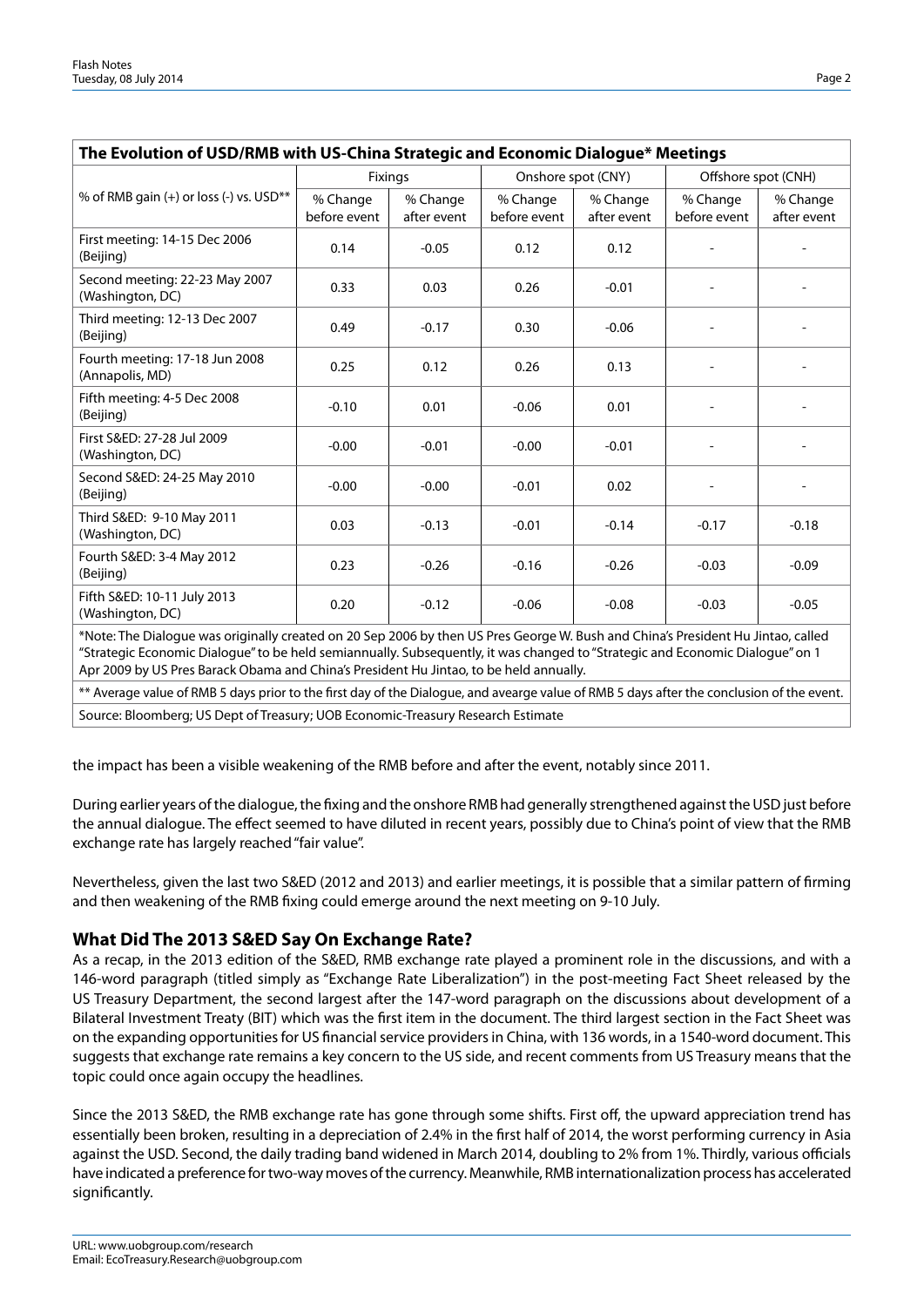### **Where To Next For The RMB?**

Near term, we think that the weakness for the currency in the first half is essentially over, as the move was likely to have been engineered by the PBoC to shake off the one-way appreciation bet on the currency, which has taken root since the depeg in 2005. Beyond the near term weakness, we continue to stay positive on the RMB over the mid to long term horizon, due to the following positive drivers:

- China's fundamentals are sound despite concerns about shadow banking, property market, and constant worries about an economic hard landing, given the availability of fiscal and monetary policy tools to contain any potentially severe fallout. Recent selective/targeted loosening measures from PBoC show that the authorities are likely to be aware of the risks of a severe downturn.
- As China continues to develop, it requires a strong currency to keep costs of imports of strategic commodities and materials at reasonable levels.
- External political pressures, such as the upcoming S&ED and the USTreasury's "Semiannual Report on International Economic and Exchange Rate Policies" will keep key currencies such as the RMB within view.
- The ongoing internationalization of the RMB will be a key factor keeping the value of the currency supported especially over the longer term. For the RMB to be accepted as a store of value outside of China, it is important for the currency to at least maintain its value, if not appreciation. And the push for RMB internationalization has been gathering speed. Since the kickoff of offshore RMB use in HK in2010, the spate of announcements in the first half of this year suggests that the Xi Jinping government is indeed serious about liberalizing the financial system.

Last Friday (4 July), PBoC announced the Bank of Communications was appointed to be the RMB clearing bank in Seoul. This is the third city in three weeks to have a lender appointed to settle offshore RMB transactions, opening up the front in Northeast Asia. China Construction Bank was selected for London on 18 June, and Bank of China was chosen for Frankfurt the following day. Now China has offshore RMB centers spanning the European to East Asian time zones, broadening the scope and attractiveness of the currency in international trade and investment.

In addition, South Korea was also granted a RMB80 billion quota under the Renminbi Qualified Foreign Institutional Investor (RQFII) program, in addition to the quotas totaling RMB480billion previously awarded to Hong Kong, Singapore, London and Paris.

On the downside though, the experience of the first half of 2014 shows that the RMB is also subjected to periodic weakness as the market plays a more prominent role in exchange rate determination. This is especially so when market reacts to domestic concerns such as China's shadow banking, local government debt and the likes.

The widened trading band of USD/CNY in early March (doubling to 2% from 1% from the daily fixings) means more volatility and two-way moves are in store for the currency.

While the PBoC was believed to be a key factor in the RMB weakness earlier this year, the currency could also be responding to the economic weakness at that time that saw headline GDP growth in 1Q14 dipping to 7.4%y/y, the weakest since 3Q2012, and headline PMI figures at the lowest since July 2013.

### **RMB: Short Term Volatility But Positive Over The Mid To Long Term**

Taking into account of the above, we remain positive on the RMB over the mid-to-long term horizon. While the worst of the depreciation for the RMB should be over, the currency could still see some downward pressure and greater volatility near term, with economic data showing signs of stabilization recently and economic and financial market restructuring and reform continue.

We reiterate our end-2014 forecast of 6.15/USD (which we had adjusted down from 6.05/USD in our latest Quarterly Global Outlook dated 25 June 2014), as we expect the unit to recover from current levels of around 6.20/USD with improvements of broader domestic environment and policymakers react to risks of sharp economic deteriorations. Nevertheless, this still represents a 1.5 % fall from 6.05/USD at end-2013, marking the first annual depreciation since 2009 in the aftermath of the global financial crisis. Beyond that, we expect the currency to rise at a more moderate pace of 1-3% annually on average in future years, compared to an annualized appreciation of 3.8% from 2005-2013.